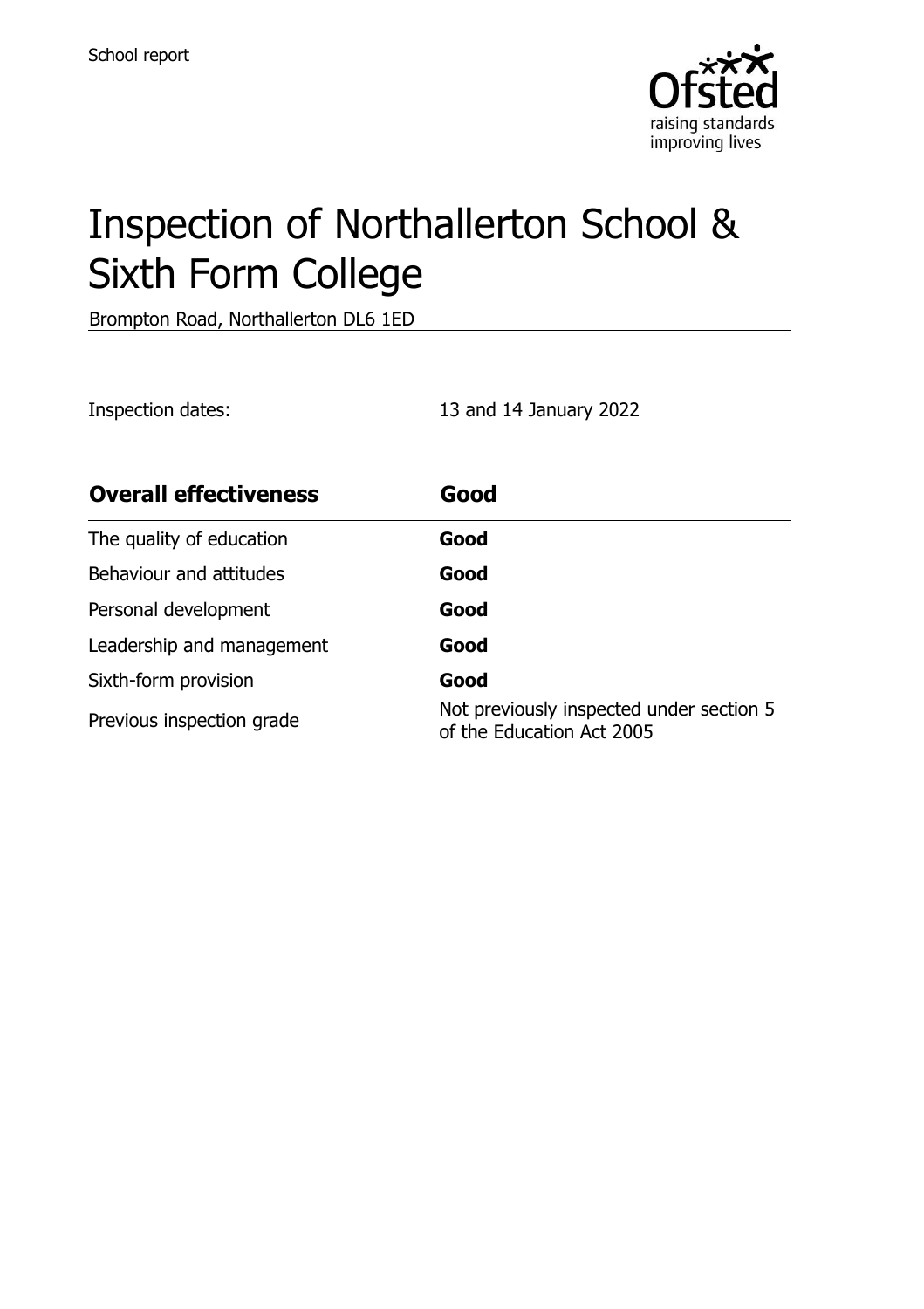

## **What is it like to attend this school?**

Pupils are polite and respectful. They feel proud to be part of the school. One pupil commented to an inspector that 'this school makes people feel welcome'. There is a community feel in the school. Pupils arrive at school wanting to learn and they appreciate the support that staff give them.

Pupils are motivated by the rewards system in school which supports the school motto of 'being the best we can be'. They can describe what they have learned in different subjects and how teachers have helped them when they find things difficult. Teachers pass on the passion they have for their subjects to the pupils.

Expectations are high in terms of behaviour and learning. There is a support network for those pupils who need more help to manage their behaviour. Pupils told us that staff will deal with any bullying that might occur effectively. They also said that they feel that if they are worried about anything they can approach staff for help.

In the 'life curriculum', pupils have the opportunity to learn about a wide variety of topics that include themes such as staying safe, values, beliefs and responsibilities. Pupils appreciate the careers advice and guidance that they receive.

#### **What does the school do well and what does it need to do better?**

Leaders have developed curriculum plans that are understood by staff. There is a broad and balanced offer for all pupils that is maintained consistently throughout the school. Sixth-form pupils have a wide variety of courses to choose from. This is intentional and is planned by leaders to prepare pupils for the next stages of education. Knowledge forms the central core of curriculum plans. Leaders review the curriculum content and delivery. When appropriate, leaders have been proactive and have refined and changed the curriculum quickly to better meet the needs of pupils. In a small number of subjects, the process of enhancing the curriculum is ongoing.

Teachers have strong subject knowledge. They use resources and activities in lessons that stimulate and engage pupils. Pupils are willing participants in their learning. They answer questions and contribute to class discussions without fear of failure. This confidence to learn and contribute is nurtured by staff.

Teachers are effective in delivering the intended curriculum in all year groups, including the sixth form. In discussions with pupils, it was clear to inspectors that the concepts and topics covered in a range of subjects are remembered. Pupils can describe how teachers helped them to know and remember more over time.

Assessment takes on different forms and, in some cases, it is used effectively. Where this is the case, leaders and class teachers use the information to address misconceptions and refine the curriculum. Leaders recognise that reducing variability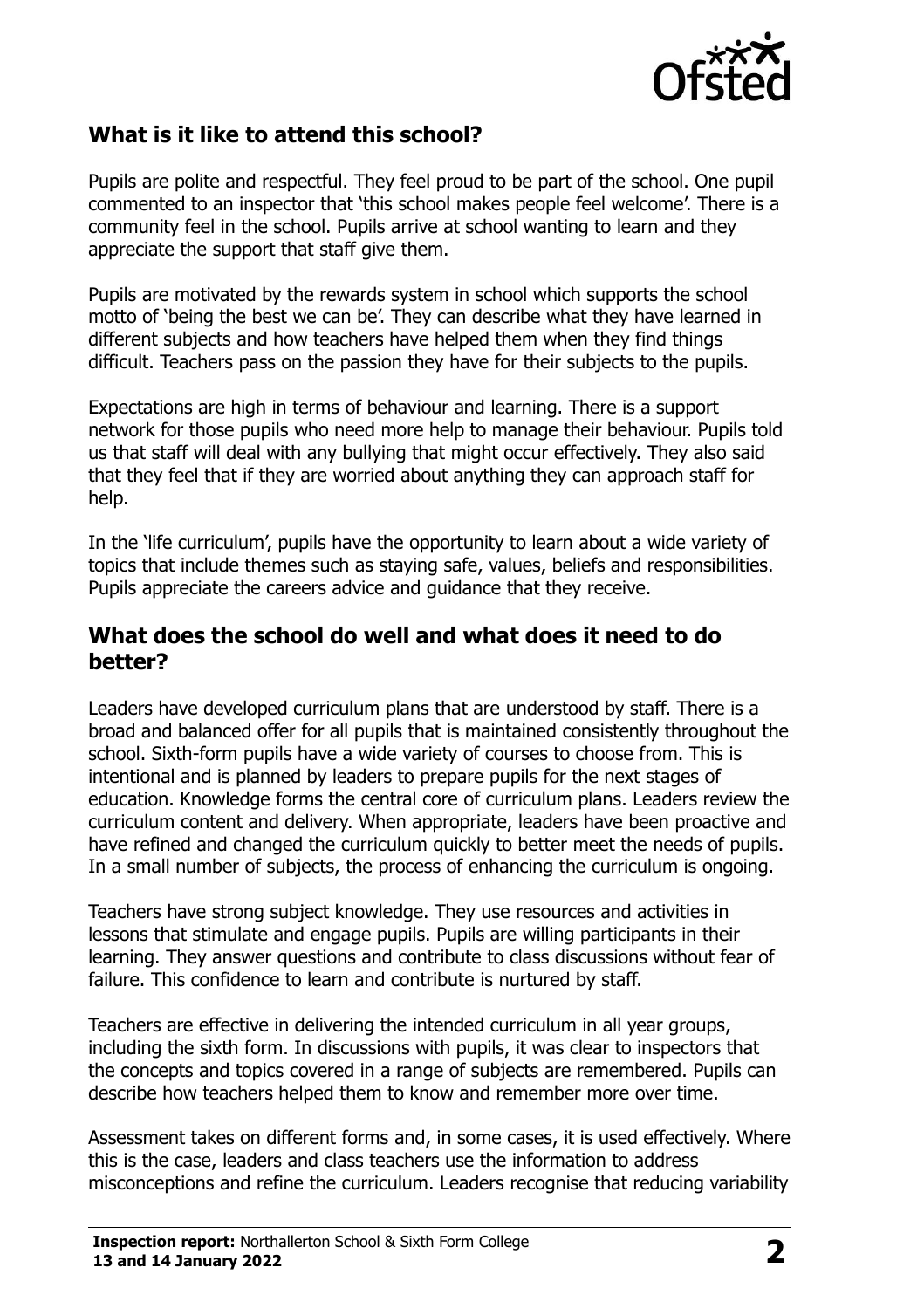

in the effective use of assessment will help deepen pupils' knowledge and understanding.

Leaders have ensured that the curriculum is ambitious for all pupils. The needs of pupils with special education needs and/or disabilities (SEND) are shared with all staff so that they can be supported in lessons. However, the use of this information and the support they consequently get is not as effective as it could be. As a result, some pupils with SEND do not achieve as highly as they could.

Leaders have adapted and refined the school's behaviour system. There is a focus on rewards and restorative practice. This has led to a reduction in the number of pupils who are suspended. There remain some pockets of low-level disruption.

Leaders and the attendance team work hard to promote the importance of being in school. Although some progress has been made, the persistent absence of disadvantaged pupils and pupils with SEND is higher than their peers.

The school provides a range of different clubs and activities for pupils. Pupils said that they enjoy the sports clubs and The Duke of Edinburgh's Award. Leaders are fully aware of the benefits of the additional opportunities and plan to develop the offer further to all pupils.

Pupils in all years, including the sixth form, benefit from a well-planned personal, social and health education programme. This is delivered through the life curriculum, tutor groups and assemblies. Pupils enjoy this aspect of their learning. Pupils in the sixth form said it is helping them with their career choices and learning different skills such as driving.

Governors play a full role in supporting the school and providing challenge. They receive regular information and visit the school to meet with leaders, staff and pupils. Governors' minutes show that they ask challenging questions of leaders. Leaders are keen to engage with staff and listen to any concerns they have. Most staff appreciate the steps leaders at all levels take to support their well-being.

## **Safeguarding**

The arrangements for safeguarding are effective.

Leaders are fully aware of the potential risks that pupils face. Leaders work with external agencies to gather information that informs curriculum plans and the information that is shared with pupils.

Staff receive regular training and updates. All staff know how to report any concerns they have. Leaders work with different outside agencies to ensure pupils get the support they need in a timely manner.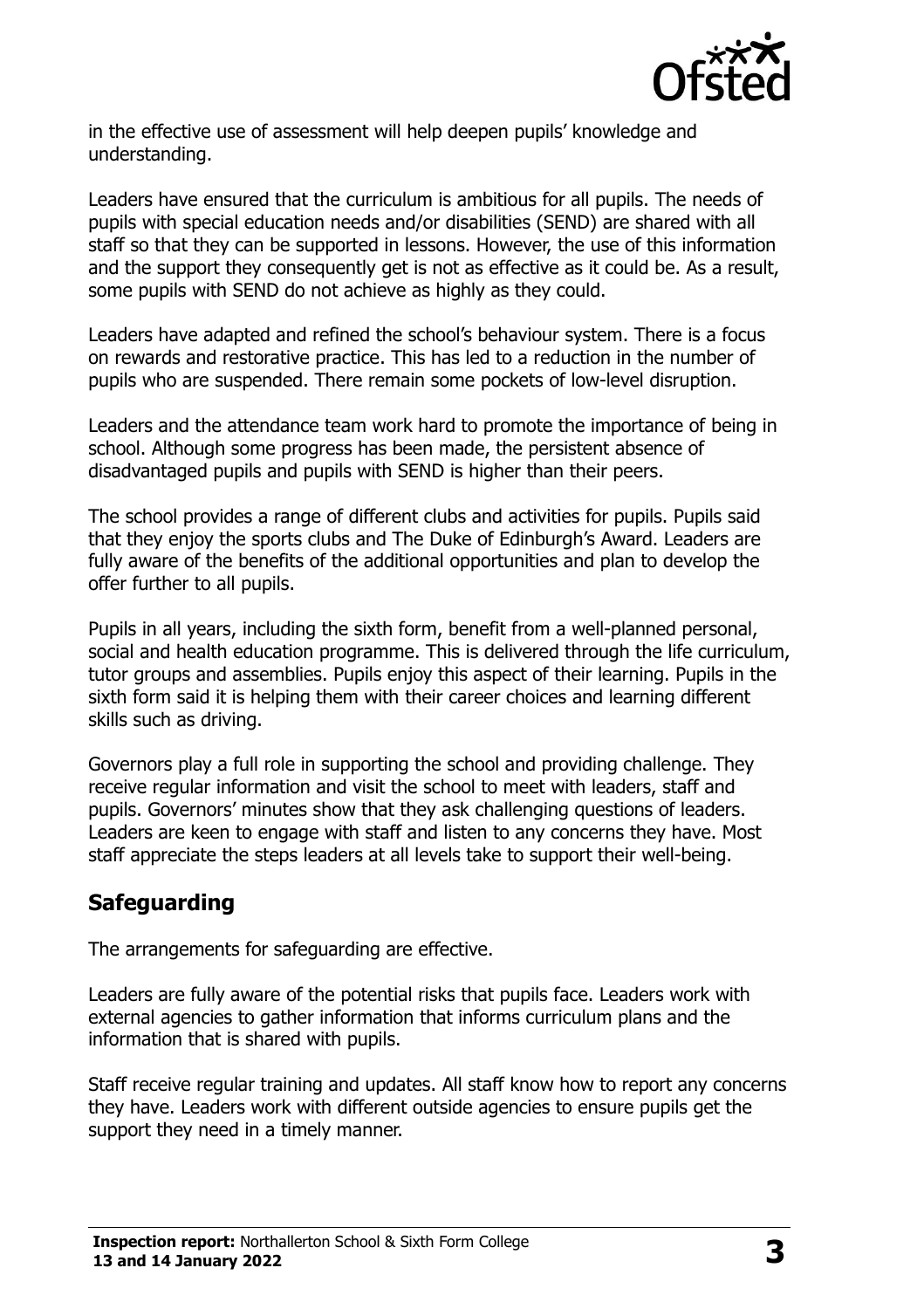

## **What does the school need to do to improve?**

#### **(Information for the school and appropriate authority)**

- Some teachers do not use the detailed information provided by the SEND team to plan the delivery of the curriculum for pupils with SEND more effectively. On occasions, some of these pupils do not achieve as highly as they could. Leaders should provide ongoing training and support which builds on the positive progress in some areas so that all staff use the information shared to support pupils with SEND in lessons.
- Leaders and staff have raised the focus on good attendance across the school. However, the persistent absence rates for disadvantaged pupils and pupils with SEND are higher than they should be. Leaders should continue their work to tackle this area to ensure that pupils attend school more regularly.

### **How can I feed back my views?**

You can use [Ofsted Parent View](http://parentview.ofsted.gov.uk/) to give Ofsted your opinion on your child's school, or to find out what other parents and carers think. We use information from Ofsted Parent View when deciding which schools to inspect, when to inspect them and as part of their inspection.

The Department for Education has further quidance on how to complain about a school.

If you are the school and you are not happy with the inspection or the report, you can [complain to Ofsted.](http://www.gov.uk/complain-ofsted-report)

#### **Further information**

You can search for [published performance information](http://www.compare-school-performance.service.gov.uk/) about the school.

In the report, '[disadvantaged pupils](http://www.gov.uk/guidance/pupil-premium-information-for-schools-and-alternative-provision-settings)' refers to those pupils who attract government pupil premium funding: pupils claiming free school meals at any point in the last six years and pupils in care or who left care through adoption or another formal route.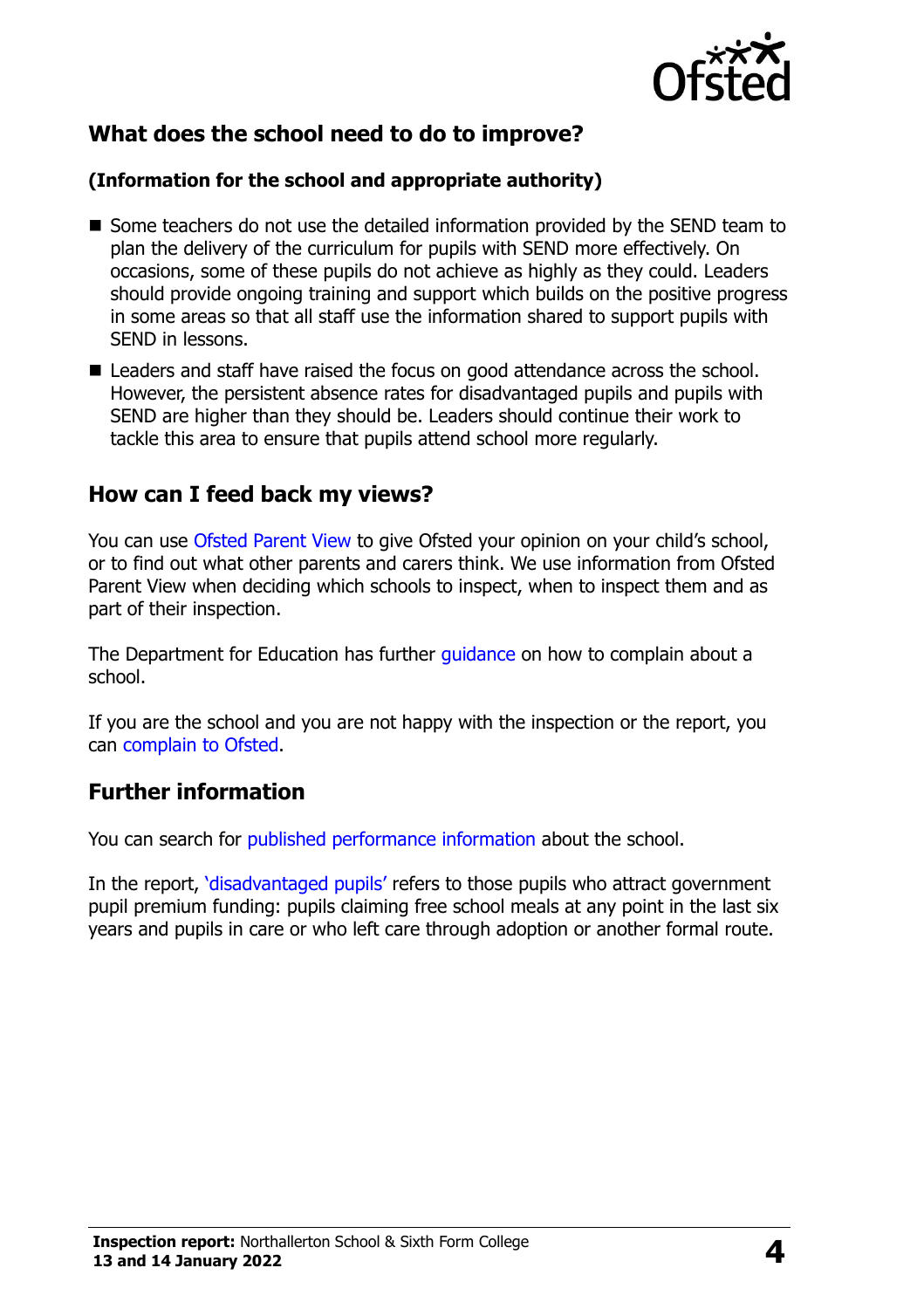

## **School details**

| Unique reference number                            | 146969                          |
|----------------------------------------------------|---------------------------------|
| <b>Local authority</b>                             | North Yorkshire                 |
| <b>Inspection number</b>                           | 10215955                        |
| <b>Type of school</b>                              | Secondary                       |
| <b>School category</b>                             | Academy converter               |
| Age range of pupils                                | 11 to 18                        |
| <b>Gender of pupils</b>                            | Mixed                           |
| <b>Gender of pupils in sixth-form</b><br>provision | Mixed                           |
| Number of pupils on the school roll                | 1,064                           |
| Of which, number on roll in the<br>sixth form      | 150                             |
| <b>Appropriate authority</b>                       | Board of trustees               |
| <b>Chair of trust</b>                              | Mrs C M Brooker                 |
| <b>Headteacher</b>                                 | Vicki Rahn (Head of School)     |
| Website                                            | www.northallertonschool.org.uk/ |
| Date of previous inspection                        | Not previously inspected        |

## **Information about this school**

- This school is one of three schools in the Areté Learning Trust
- The school currently uses two alternative providers, Principal Teachers Hub and The Sunbeck Centre.
- The school meets the requirements of the Baker Clause, which requires schools to provide pupils in Years 8 to 13 with information about approved technical education qualifications and apprenticeships

## **Information about this inspection**

The inspectors carried out this inspection under section 5 of the Education Act 2005.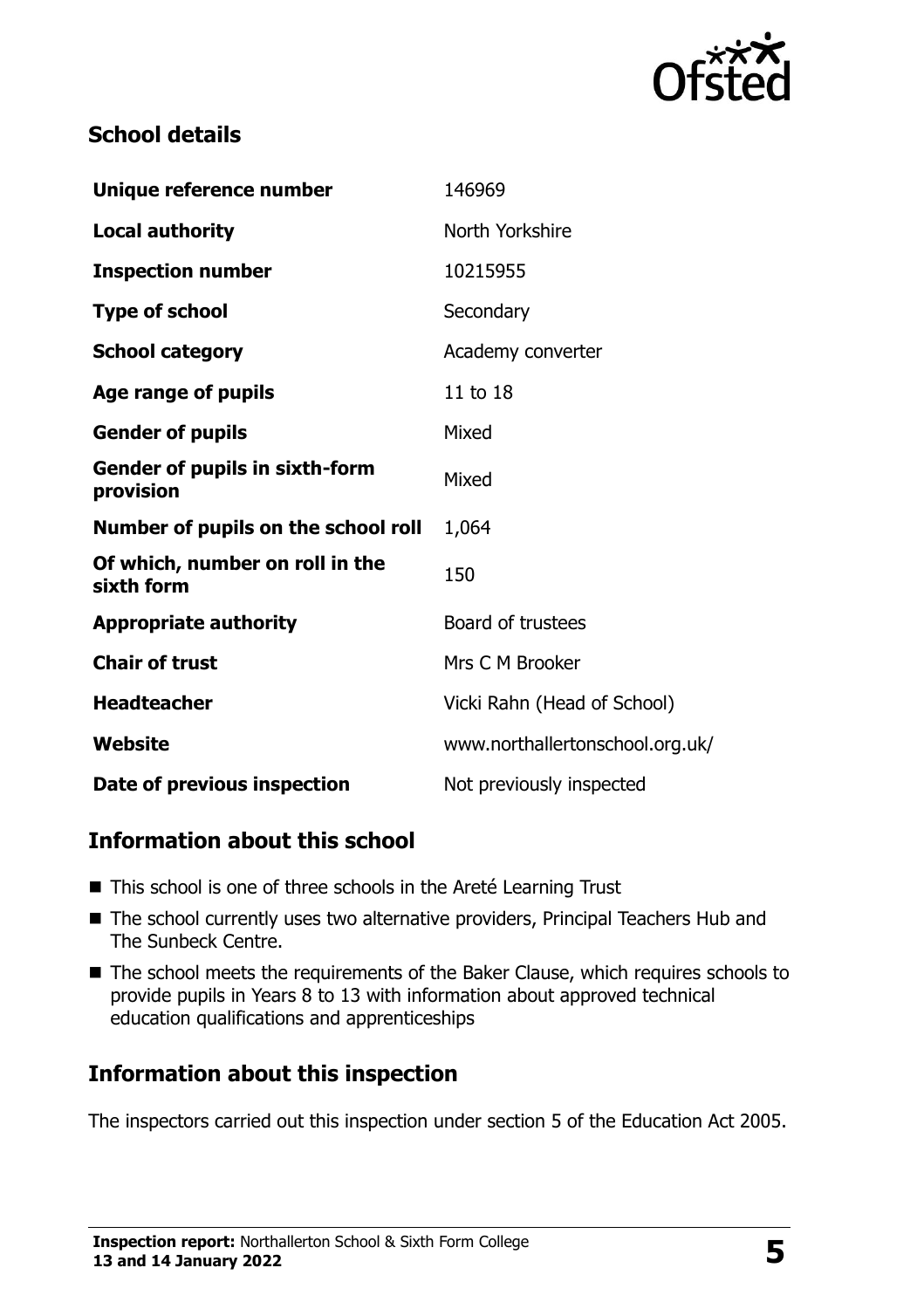

This was the first routine inspection the school received since the COVID-19 pandemic began. Inspectors discussed the impact of the pandemic with leaders and have taken that into account in their evaluation of the school.

- Inspectors met with the chief executive, the head of school and other members of the senior leadership team, subject leaders and the special educational needs coordinator. Inspectors also held meetings with leaders responsible for attendance, behaviour, personal development and careers and the designated safeguarding lead.
- Meetings were held with the chair of the board of trustees and members of the local governing body. Inspectors also reviewed a sample of minutes from local governing body meetings.
- Inspectors did deep dives in these subjects: English, mathematics, science and history. They met with subject leaders, carried out lesson visits, spoke to teachers, spoke to pupils about their learning and looked at a sample of pupils' work.
- An inspector met with the designated safeguarding lead. The single central record was also scrutinised. Inspectors reviewed the school's safeguarding records.
- A range of documentation provided by the school was reviewed. This included the school improvement plan, curriculum documentation and school policies.
- Inspectors considered the views given in Ofsted's online surveys from 147 pupils and 62 members of staff. The 148 responses to the Ofsted Parent View survey were also considered. An inspector also met with one parent.

#### **Inspection team**

| Richard Jones, lead inspector | Her Majesty's Inspector |
|-------------------------------|-------------------------|
| Martin Featherstone           | Ofsted Inspector        |
| Lee Elliott                   | Her Majesty's Inspector |
| Katie Spurr                   | Her Majesty's Inspector |